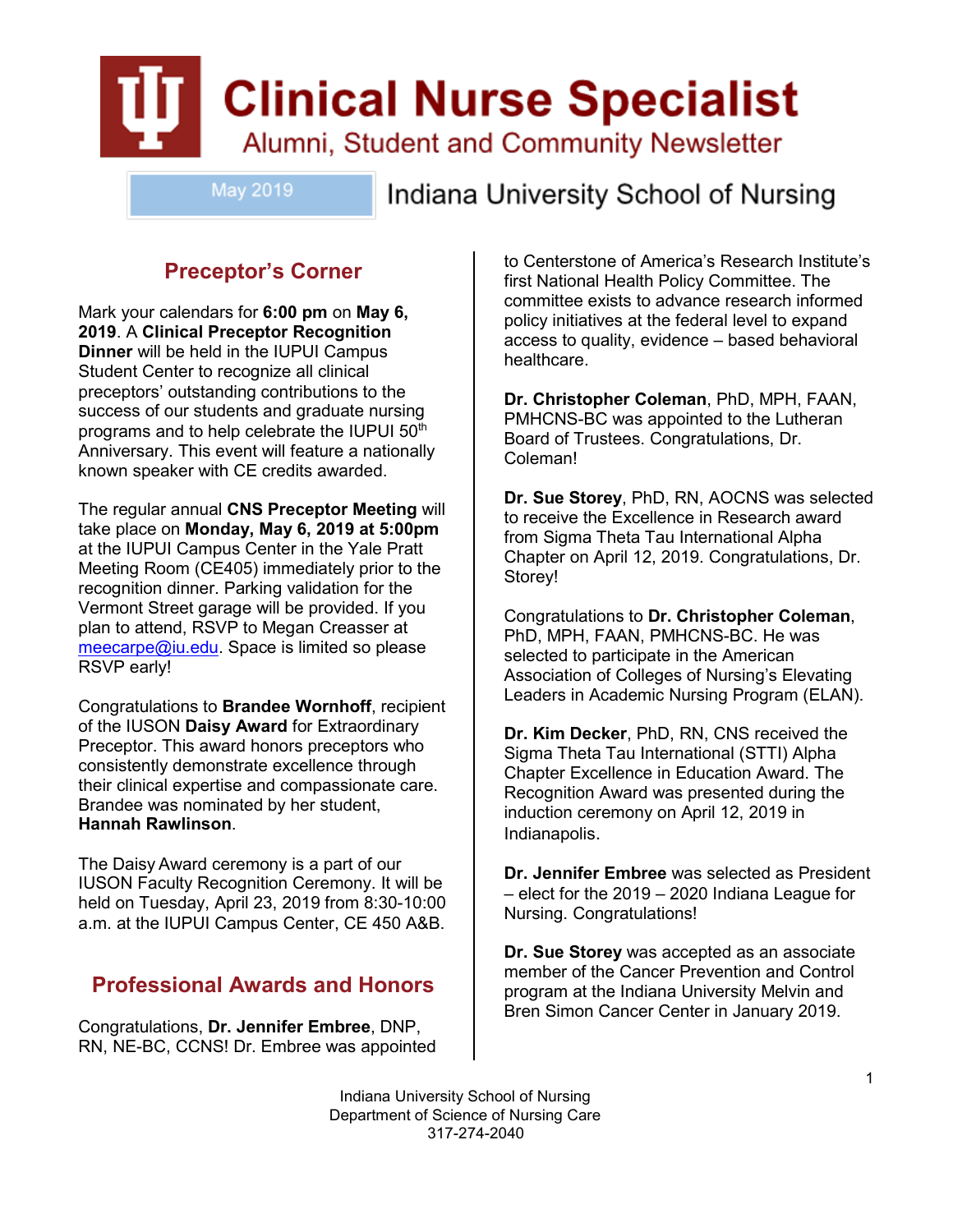

Congratulations to **Mary L. Allen**, MSN, RN-BC, AOCNS, ACNS-BC, recipient of the 2018 AOCNS® of the Year Award at the annual Oncology Nursing Society Congress.

**Ron Kraus**, MSN, RN, CEN, ACNS-BC was selected as the 2019 national secretary and treasurer for the Emergency Nurses Association.

**Emily Roberts**, MSN, AGCNS-BC, RNC-OB, C-EFM received the "Patient Safety Hero" award for IU Health. Congrats!

### **Grants and Funding Awards**

**Kelli Thoele**, MSN, RN, ACNS-BC, BMTCN, OCN, Claire Draucker, PhD, RN, FAAN and Dean Robin Newhouse, PhD, RN, NEA-BC, FAAN received a grant from the Sigma Theta Tau, Alpha Chapter to conduct a study "Individual Adoption and Implementation of Screening, Brief Intervention, and Referral to Treatment."

Congratulations to **Dr. Sue Storey**, PhD, RN, AOCNS. Her application "Symptom Clusters in Patients with Cancer and Diabetes" was selected as an awardee for Release Time for Research this fall.

#### **News from Central Indiana Organization of Clinical Nurse Specialists (CIOCNS)**

The CIOCNS 9th annual conference will be held on November 7, 2019. Call for abstracts are now being accepted for poster presentations; please visit ciocns.org for more information. This year's conference will include speakers Bernadette Melnyk, Kathleen Vollman, and professors Shay, Hopp, and Carpenter to name a few.

We welcomed students **Haley Porter, Christine Hunkele, and Kaleigh Bachus** to our CIOCNS Student Liaison positions. They will be working with the board to represent the voice and needs of student members. You can learn more about these members under the CNS student section.

Congratulations to Indiana's own **Janet S. Fulton, PhD, RN, ACNS-BC, ANEF, FAAN and Jo Ellen Rust, MSN, RN, CNS** for being selected as inaugural fellows into the Clinical Nurse Specialist Institute! The institute announced on Tuesday that "thirty-eight highly skilled clinical nurse specialists from 24 states have been selected as the inaugural class of fellows for the [Clinical Nurse Specialist Institute](http://r20.rs6.net/tn.jsp?f=001YLsm487MCVBqvWwVajH-sBzEQfc6KaOX5unMw4sDXXNUQabGK8k2ymwvaG1zGFQ1RX4nn3n3I7LTWzbfVMgJR13mBvXm5V39xtCHOZVmOJ-OvADTaCK6nteMpLTZNq88nO4iHUJTe9f5fpcSOLd00-arTiDUU436&c=FPn9oUTMLrBrh9-qPMnqHnRAKtoyvkV-AZE51c2woCYkuZbuVMbwsg%3D%3D&ch=ENzjJtweH0YuirkhbB2eZ2R3qRCpHDmy0_G9GhtjK9EnWOtLOKMPAQ%3D%3D) (CNSI), the Institute announced today. Upon induction, these individuals will begin using the new credential, "FCNS."

#### **Library Assistance**

IUSON Librarian, Caitlin Pike, is available for inperson or online appointments. You can contact Caitlin at [caiapike@iupui.edu](mailto:caiapike@iupui.edu)

Services Provided:

- Grant and Funding Searches
- Consultation for Literature Searches
- Data Management Plans
- Covidence Training and Troubleshooting (New Systematic Review Software)
- Endnote Training and Troubleshooting
- Assistance with Journal Selection
- NIH Public Access Policy Compliance
- Suggestions to Increase Citation Counts
- Citation Tracking for P&T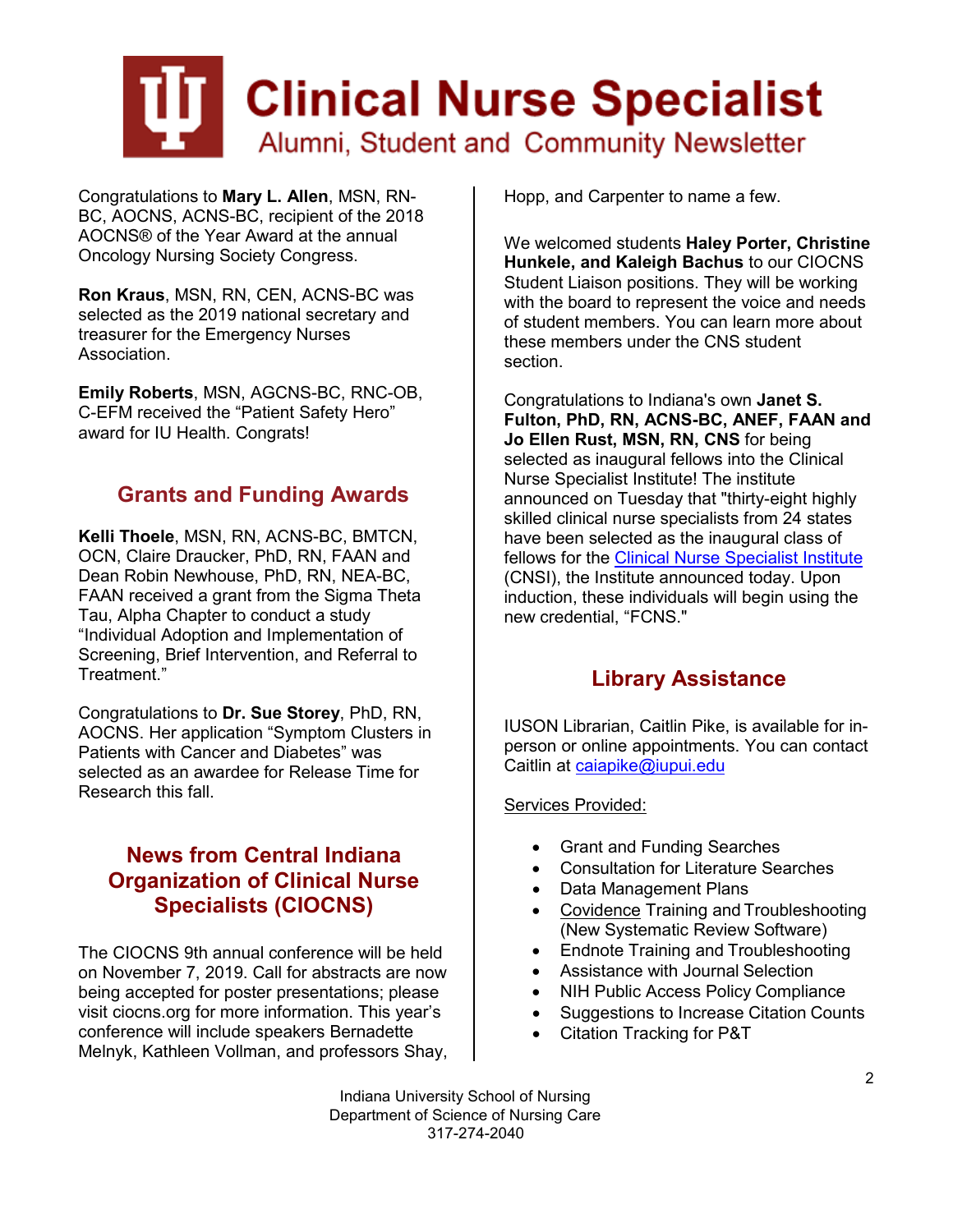## **Clinical Nurse Specialist** Alumni, Student and Community Newsletter

## **IUSON Student Achievements**



**Smith, L**., **Wood, M**., Kadenko-Monirian, M. (2019). *Strengthening Our Future by Growing Our Own*. Podium presentation. National Association of Clinical Nurse Specialists (NACNS) conference in Orlando, FL, March.

**Adele Crouch**, PhD student, was selected as a Sigma Theta Tau International (STTI) Rising Star at the 2019 STTI International Nursing Research Congress to be held in July 2019 in Calgary, Alberta, Canada for her abstract titled, "*The association between self-reported cognitive abilities and commonly reported symptoms in long-term breast cancer survivors*." Congratulations!

**Julie Rieker**, MSN, RN, CPEN and GWEP Fellow, received the Alpha Chapter of Sigma Theta Tau International Honor Society of Nursing's 2019 Student Scholarship. The award was received April 12, 2019. Congrats, Julie!

Congratulations to PhD student **Adele Crouch**. She received a score of outstanding (highest rating) and will receive the American Cancer Society's Doctoral Scholarship for the next two years, 2019-2021. Her dissertation committee includes Drs. Diane Von Ah (Chair), Susan

Pressler, Victoria Champion, Lesa Huber, and Fred Unverzagt.

**Alexandra Thullen** presented her poster, *Engaging Patients in the Coproduction of Fall Prevention Planning*, at the 2019 annual NACNS Conference in Orlando, FL. in March. Congratulations!

Congratulations to PhD student **Kelli Thoele,** MSN, RN, ACNS-BC, BMTCN, OCN. She has been selected as one of IUPUI's Elite 50. Each year, IUPUI honors 50 graduate and professional students who demonstrate excellence beyond the classroom in areas such as campus leadership, scholarly work, and community engagement. Kelli was honored at the Annual IUPUI Elite 50 Award Dinner and Recognition Ceremony on Wednesday, April 10, 2019.

#### **Congratulations Graduates!**

#### **Spring 2019 CNS Graduates**

Airhart, Julie Compton, Lauren Crouch, Adele Elkins, Kristopher Howery, Kara Rawlinson, Hannah Rieker, Julie Smith, Lisa Wolf, Emily Wood, Michelle

### **New Admissions**

Welcome to our new clinical nurse specialist students starting in Fall, 2019: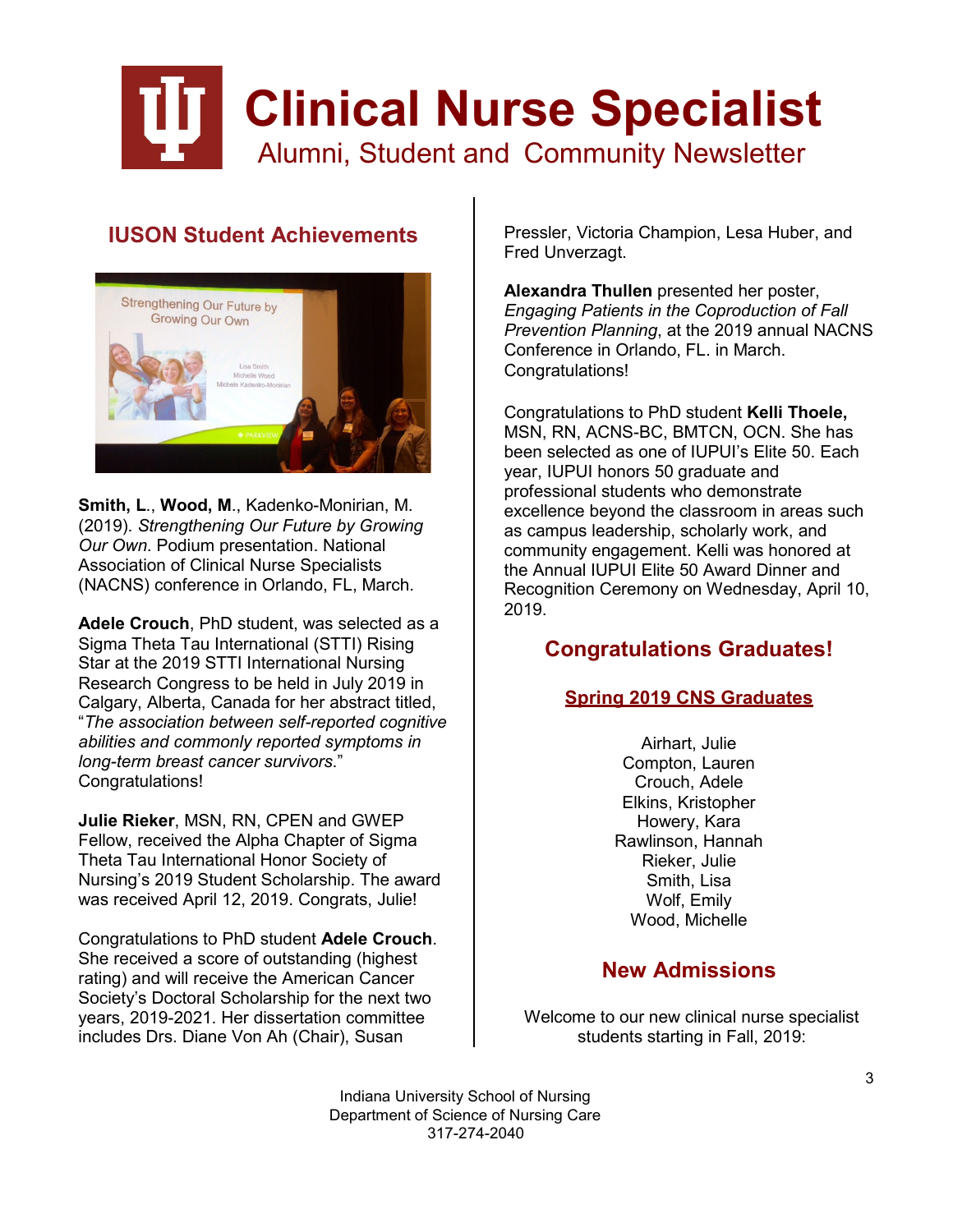## **Clinical Nurse Specialist** Alumni, Student and Community Newsletter

Rosemarie Allemeier Megan Baehl Laura Blazier Caroline Budnick Bethany Combs Samantha Daily Laurie Everett Julie Jacobson Emilie Jean Marie Emily Kirby Alicia Smith John Streeter

For more information about CNS program enrollment, contact Colleen Cleary at (317)274- 2806 or [collclea@iu.edu.](mailto:collclea@iu.edu)

#### **Financial Resources for Graduate Students**

Students pursuing a graduate degree from the Indiana University School of Nursing can take advantage of a number of resources to help fund their education.

**Scholarships** are available for graduate nursing students. The IUPUI Office of Student Scholarships offers an online resource for scholarship information and applications. Students can access details about campusbased scholarship awards as well as helpful tips on searching for external scholarships available through other agencies and organizations. Visit <http://scholarships.iupui.edu/> for more information. The Indiana University School of Nursing also awards over \$700,000 in scholarships each year to current undergraduate and graduate students.

For detailed information about available awards, please visit [http://nursing.iupui.edu/graduate/tuition/scholar](http://nursing.iupui.edu/graduate/tuition/scholarships.shtml)

[s](http://nursing.iupui.edu/graduate/tuition/scholarships.shtml) [hips.shtml.](http://nursing.iupui.edu/graduate/tuition/scholarships.shtml) In addition to institutional and private scholarships, students can also explore scholarships from national nursing organizations. The American Association of Colleges of Nursing [\(http://www.aacn.nche.edu/students/scholarship](http://www.aacn.nche.edu/students/scholarships) [s\)](http://www.aacn.nche.edu/students/scholarships) and Johnson & Johnson [\(http://www.discovernursing.com/scholarships\)](http://www.discovernursing.com/scholarships) are excellent resources for information about national nursing scholarships.

**Federal student loans**, including the Federal Direct Unsubsidized Loan and Federal Direct Graduate PLUS Loan programs, are also available for graduate students. These loans offer affordable interest rates and flexible repayment plans to assist students in covering their tuition, fees, book costs, and other educational expenses. For students interested in teaching, the **Nurse Faculty Loan Program (NFLP)** provides loan funds to help registered nurses complete a graduate education to become qualified nurse faculty. Participating IU School of Nursing students who agree to complete a core component of education-related courses in a qualifying program can receive NFLP funds to help cover the costs of their tuition, fees, and books. Following graduation, students who secure employment as full-time nursing faculty at an accredited school of nursing are eligible to receive a low interest rate, deferred repayment, and partial loan cancellation. Students maintaining full-time faculty employment for 4 years after graduation can have 85 percent of their loan forgiven.

Many graduate students also utilize **alternative financial aid resources** to help fund their graduate education. Veterans and members of the U.S. Armed Forces and their dependents may be eligible to receive financial assistance for their education. Visit <http://veterans.iupui.edu/> for information.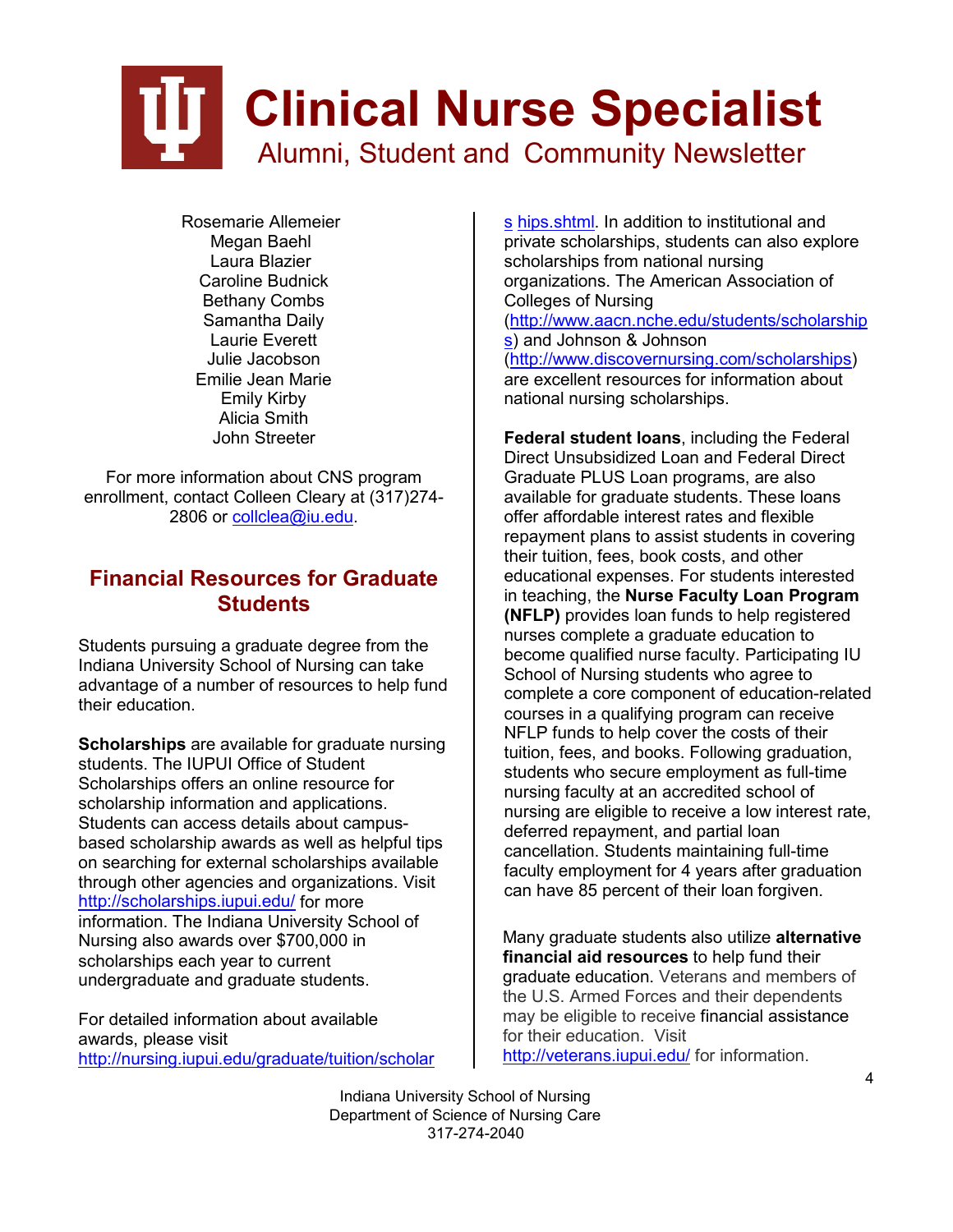

Many of our students also take advantage of tuition assistance or reimbursement through their employer.

For answers to your questions and information about available financial resources for Indiana University School of Nursing graduate students, please contact Nathan Loyd, Assistant Director of Student Financial Services, at (317) 274-5913 or [gradaid@iupui.edu.](mailto:gradaid@iupui.edu)

#### **Publications** Students, Faculty, Alumni and Preceptors

**Embree, J.L.** (2019). Nurses as leaders and role models-our behavior matters. Do you represent nursing unity? *Indiana State Nurses Association Bulletin,* (45), 1.

Newhouse, R., Janney, M., Gilbert, A., Agley, J., Bakoyannis, G., Ferren, M., Mullins, C.D., Johantgen, M., Schwindt, R., & **Thoele, K**. (2018). Study protocol testing toolkit versus usual care for implementation of screening, brief intervention, and referral to treatment in hospitals: A phased cluster randomized approach. *Addictions Science & Clinical Practice*, 13(28). [https://doi.org/10.1186/s13722-](https://doi.org/10.1186/s13722-018-0130-4) [018-0130-4](https://doi.org/10.1186/s13722-018-0130-4)

**E. Newkirk**, L. Basham (2019). Care of the Heroin Addicted Inpatient. *Medical Surgical Nursing*, 29(2).

**Shay, A., Fulton, J., O'Malley, P**. (2019). Mobility and functional status among hospitalized COPD patients. *Clinical Nursing Research,* [Epub ahead of print]. [https://doi.org/10.1177/1054773819836202](https://doi.org/10.1177%2F1054773819836202)

**Storey, S**., Wagnes, L., LaMothe, J., Pittman, J., Cohee, A., & Newhouse, R. (2019). Building Evidence-Based Nursing Practice Capacity in a Large Statewide Health System: A Multi-Modal Approach. *The Journal of Nursing Administration*, 49(4), 208-214. doi:10.1097/NNA.0000000000000739

**Thoele, K.** (2019). Chemotherapy-induced nausea and vomiting. In M. Olsen, K. LeFebvre, & K. Brassil (Eds.), *Chemotherapy and immunotherapy guidelines and recommendations for practice.* Pittsburgh, PA: Oncology Nursing Society.

**Shay, A**. (2019). Pulmonary atelectasis and retained secretions. *American Nurse Today*. 14(2), 10.

#### **Presentations** Faculty, Alumni and Preceptors

**Eads, R**. (2019). *CHA2D2S-VASc Score Application Multidisciplinary Approaches to Atrial Fibrillation: A Virtual Conference.* American Heart Association Virtual A-Fib conference, February.

**Gibbs, C**. & **Levitt, F**. (2019). *CNS Fellow and CNS Mentor, Full Circle Succession Plan.* National Association of Clinical Nurse Specialists (NACNS) conference in Orlando, FL, March.

**Hale, E. & Whittler – Ducre, C**. (2018). Inpatient Delirium Management: A Quality Improvement Program for Hospitalized Veterans. Indiana Nursing Summit: One Voice conference in Indianapolis, IN, November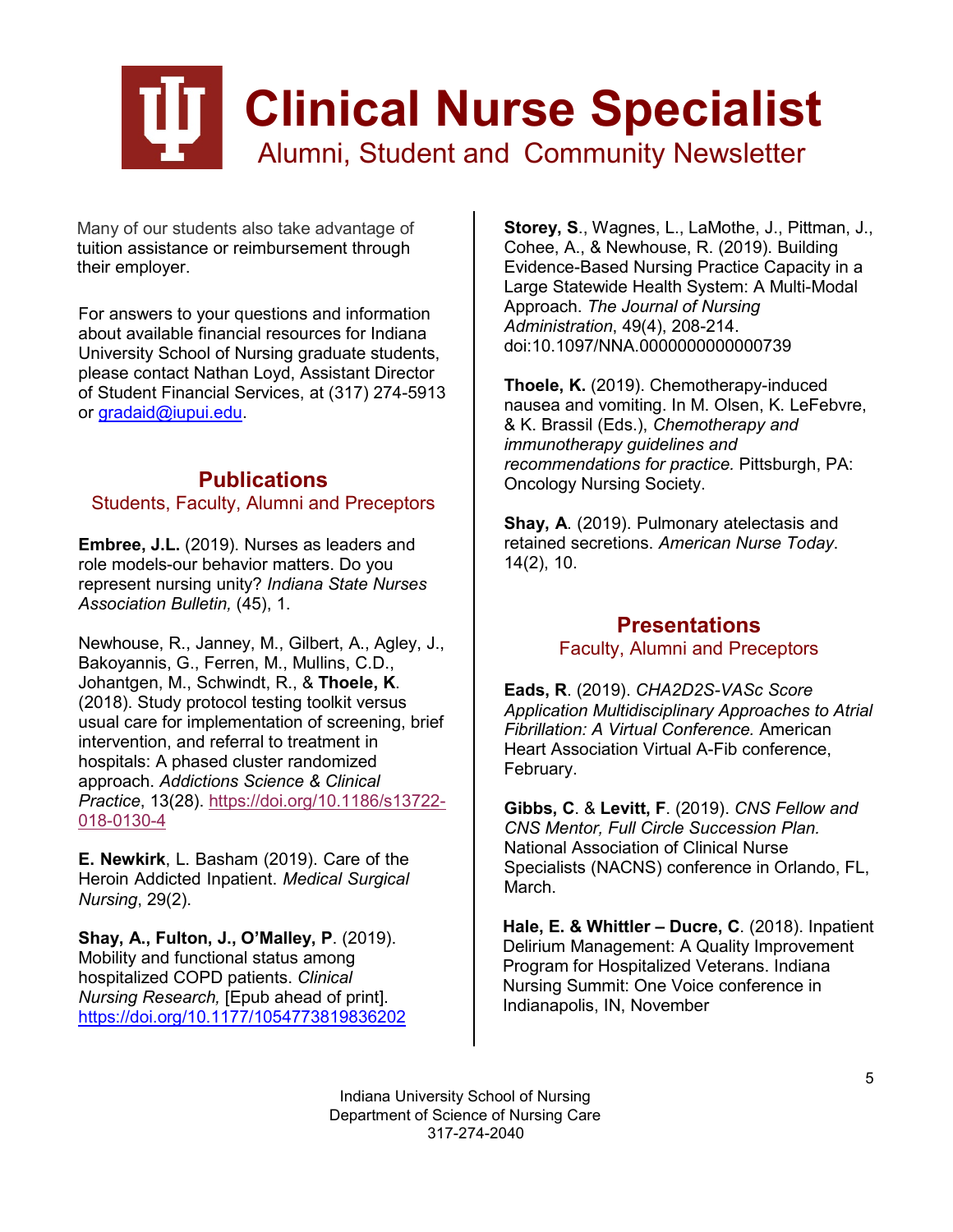# **Clinical Nurse Specialist** Alumni, Student and Community Newsletter

Howard, M.S, **Embree, J.L.** (2019). *Bullying in Nursing: Implementing Solutions for Practice*. Podium presentation at Sigma's Creating Healthy Work Environments in New Orleans, LA, February.

**Moffat, L**. (2019). *Early Prediction of Cardiac Arrest: Machine Learning and the Future of Nursing*. National Association of Clinical Nurse Specialists (NACNS) conference in Orlando, FL, March.

**Page, S**., Rader, T., Paddock, K. (2018). *Utilizing Agile Implementation to Optimize ICU Outcomes: An Inter-Professional Approach*. Indiana University Health Nursing Research conference in Indianapolis, IN, December.

**Storey, S**., Cohee, A., & Champion, V. (2019). *The Role of Diabetes on the Symptom Severity of Breast Cancer*. Oncology Nursing Society Congress in Los Angeles, CA, April.

Cohee, A., **Storey, S**., & Champion, V. *Quality of life differences between partners of young breast cancer survivors and partners of healthy*  controls. The 40<sup>th</sup> Annual Meeting and Scientific Sessions for Society of Behavioral Medicine in Washington, D.C.

Fowler, S., **Fulton, J**., Goudreau, K., Tracy, M.F. (2019). *Tips on Publishing: A Conversation with Editors.* National Association of Clinical Nurse Specialists (NACNS) conference in Orlando, FL, March.

**Fite, L**., (2018). *An Interdisciplinary Approach to Pain Management*. Central Indiana Organization of Clinical Nurse Specialist (CIOCNS) conference in Greenwood, IN, November.

Greenman, M., **Holly, V., Wornhoff, B**., Smith, T., Kyes, A., Barone, C., Saunders, M., Schedler, S., (2019). *All Aboard: Leadership Development Through Board Service.* National Association of Clinical Nurse Specialists (NACNS) conference in Orlando, FL, March.

**Waggoner, B**. (2019). *Sepsis Across Stages of the Lifespan*. National Association of Clinical Nurse Specialists (NACNS) conference in Orlando, FL, March.

**Miller, J.**, (2019). *Shifting the Focus: Interprofessional Team Accountability Influences Harm Reduction*. National Association of Clinical Nurse Specialists (NACNS) conference Orlando, FL, March.

#### **Questions for the Master's Advisor?**

If you have any questions regarding any of our masters programs, please contact Colleen Cleary at (317)-274-2806 or [collclea@iu.edu.](mailto:collclea@iu.edu)

### **Social Media**

Follow **IU School of Nursing** on Facebook, Twitter, and Instagram! Please share with anyone interested. Here is how to find us:



**Twitter:** @IUSONIndy

**Instagram:** iusonindy